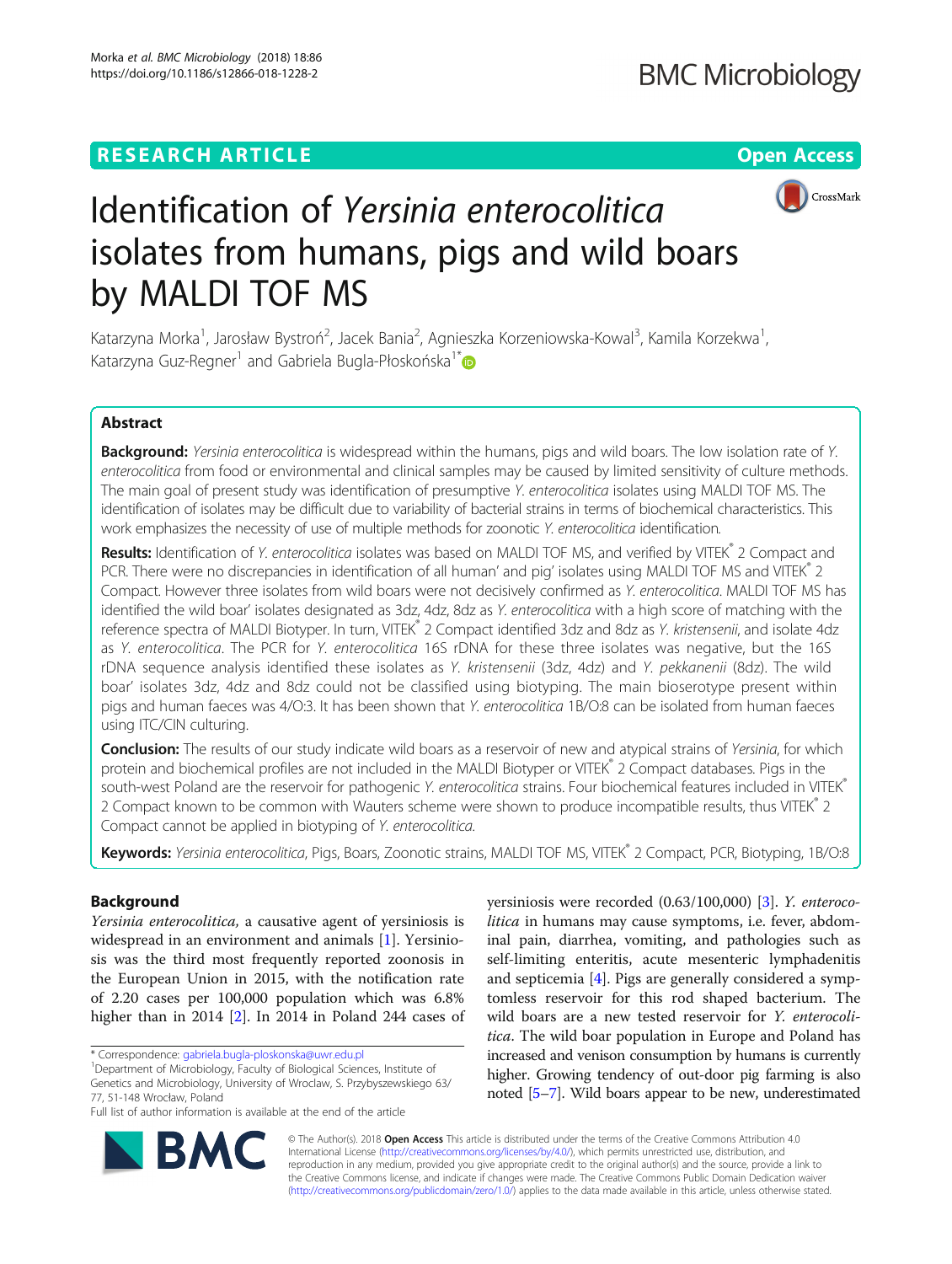reservoir for Y. enterocolitica. Therefore, studies on the prevalence of Y. enterocolitica in wild boars can be considered important from the point of view of public health. Bancerz-Kisiel et al. in 2015 [\[8\]](#page-8-0) isolated *Y. enterocolitica* from 26.5% of 151 wild boars hunted during 2012/2013 season in central, northern and southern Poland and that was the first report on Y. enterocolitica wild boars prevalence in Poland. The research also undertaken by Bancerz-Kisiel et al. [\[9](#page-8-0)] indicated the isolation of Y. enterocolitica from the half of 20 wild boar carcasses.

Despite numerous reports on the occurrence of Y. enterocolitica among humans, pigs or wild boars, the detection and identification are still difficult due to an overgrowth by bacteria from poly-contaminated samples, unusual growth characteristics of Y. enterocolitica and arduous discrimination of its colonies from other bacteria exhibiting Yersinia-like colonies on cefsulodin-irgasan-novobiocin Agar (CIN) such as Citrobacter freundii, C. braakii, Aeromonas hydrophila, Enterobacter cloacae, Providencia rettgeri, and Morganella morganii [\[10](#page-8-0)–[12\]](#page-8-0). The recommended isolation of Y. enterocolitica is carried out by using ISO 10273–2003 method [[13\]](#page-8-0). This method is recommended for both food and pig tonsils analyses. This protocol involves enrichment in peptone sorbitol bile (PSB) broth, and streaking on CIN. Another enrichment is also recommended, irgasan-ticarcillin-potassium chlorate (ITC) broth and streaking on Salmonella-Shigella-sodium-deoxycholate-calcium chloride (SSDC) agar plate [\[14](#page-8-0)]. However Fondrevez [\[15](#page-8-0)] modified this protocol and proved that streaking on CIN Agar from ITC broth could increase the number of positive samples in comparison with ISO 10273–2003 method [[15](#page-8-0)]. The ITC/CIN culturing both favors the growth of biotype 4 [\[16,](#page-8-0) [17\]](#page-8-0) which is the most common biotype in Europe within humans and also animals such as slaughtered pigs [\[18\]](#page-8-0).

To isolate presumptive strains of Y. enterocolitica, the ITC broth and CIN agar media are recommended [\[3](#page-8-0), [4\]](#page-8-0). CIN agar was devised by Schiemann in 1979 and is still useful in Y. enterocolitica isolation [\[10](#page-8-0)–[12](#page-8-0), [19](#page-8-0)–[21](#page-8-0)]. Morphology of Yersinia sp. colony on CIN agar is known as red bull's eye, red centre with colourless translucent rim [\[11](#page-8-0), [12](#page-8-0)].

Many methods have been designed for the identification of Y. enterocolitica [[19](#page-8-0)]. In the present study we verified the Matrix-Assisted Laser Desorption Ionization-Time of Flight Mass Spectrometry (MALDI TOF MS) results using the VITEK 2 Compact system, and polymerase chain reaction (PCR) for identification of Y. enterocolitica isolated from humans and animal sources.

An alternative to time-consuming and biochemicalbased techniques is MALDI TOF MS, a suitable, rapid and powerful tool for identification of the Y. enterocolitica [[1,](#page-8-0) [22](#page-8-0)–[26](#page-8-0)]. Some data confirmed its utility in the biotyping [[27](#page-8-0), [28](#page-8-0)]. Biomarkers such as ribosomal, structural, and DNA/RNA binding proteins produce the fingerprints that vary between different microorganisms and have spectrum specific to genus, species, and subspecies [\[29\]](#page-8-0). Despite the great advantages of MALDI TOF MS, there are also some limitations. The identification of environmental and potentially zoonotic strains is feasible only if the database of reference spectra contains fingerprints of genera, species or subspecies of required strains [[30](#page-8-0)]. As yet MALDI TOF MS was applied mostly for clinical Y. enterocolitica strains [[1,](#page-8-0) [24](#page-8-0)–[27,](#page-8-0) [31\]](#page-8-0). Few authors report on application of MALDI TOF MS to identification of potentially zoonotic Y. enterocolitica strains [[23,](#page-8-0) [28\]](#page-8-0). MALDI TOF MS was already used as a tool for identification of Y. enterocolitica strains isolated from slaughtered pigs and wild boars [[32](#page-8-0)]. This work has not revealed the usefulness of MALDI TOF MS in zoonotic Y. enterocolitica strains identification but authors have confirmed all results using 16S rDNA sequencing [\[32\]](#page-8-0).

VITEK® 2 Compact is automatic biochemical-based method which includes 48 biochemical features, being commonly used for microbial identification in clinical laboratories  $[33, 34]$  $[33, 34]$  $[33, 34]$  $[33, 34]$ . VITEK $\degree$  2 Compact allows microorganisms' identification up to 4 h. Each well measures the metabolic activity of strain among ability to acidification, alkalization and enzymatic hydrolysis of substrates and bacterial growth in the presence of inhibitors. The system detects bacterial growth and metabolic changes in the microwells by using a fluorescence-based technology. Results of mentioned biotyping and biochemical-based methods may be influenced by conditions of bacterial incubation such as the composition of media or pH [\[34](#page-9-0)]. There is no available data on the utility of VITEK<sup>°</sup> 2 Compact in identification of zoonotic Y. enterocolitica isolates.

A number of DNA-based methods for identification of zoonotic Y. enterocolitica strains such as PCR, and DNA sequencing was introduced  $[35]$  $[35]$  $[35]$ . Three of them have used the 16S rDNA-specific PCR designed by [\[36](#page-9-0)] for accurate and rapid species confirmation of Y. enterocolitica [\[36](#page-9-0)–[38\]](#page-9-0) In other PCR techniques identification of Y. enterocolitica were based on detection of particular species-specific virulence genes [\[10](#page-8-0), [19,](#page-8-0) [32](#page-8-0), [37,](#page-9-0) [38\]](#page-9-0). The 16S rDNA sequence analysis is still the gold standard in microbial identification. In this paper 16S rDNA sequence analysis was used to reveal the species membership of three wild boars isolates.

Due to the biochemical characteristics and high heterogeneity Y. enterocolitica has been divided into the biotypes (Table [1\)](#page-2-0) while the serotype is dependent on its lipopolysaccharide (LPS) structures. The biotype 1A is considered to be non-pathogenic to humans, whereas the biotype 1B, so-called American, is the most dangerous biotype within a species. The biotypes 2, 3, 4, 5 called European, are considered as weakly pathogenic. The most frequently used biotyping scheme was described in 1987 by Wauters [[39](#page-9-0)].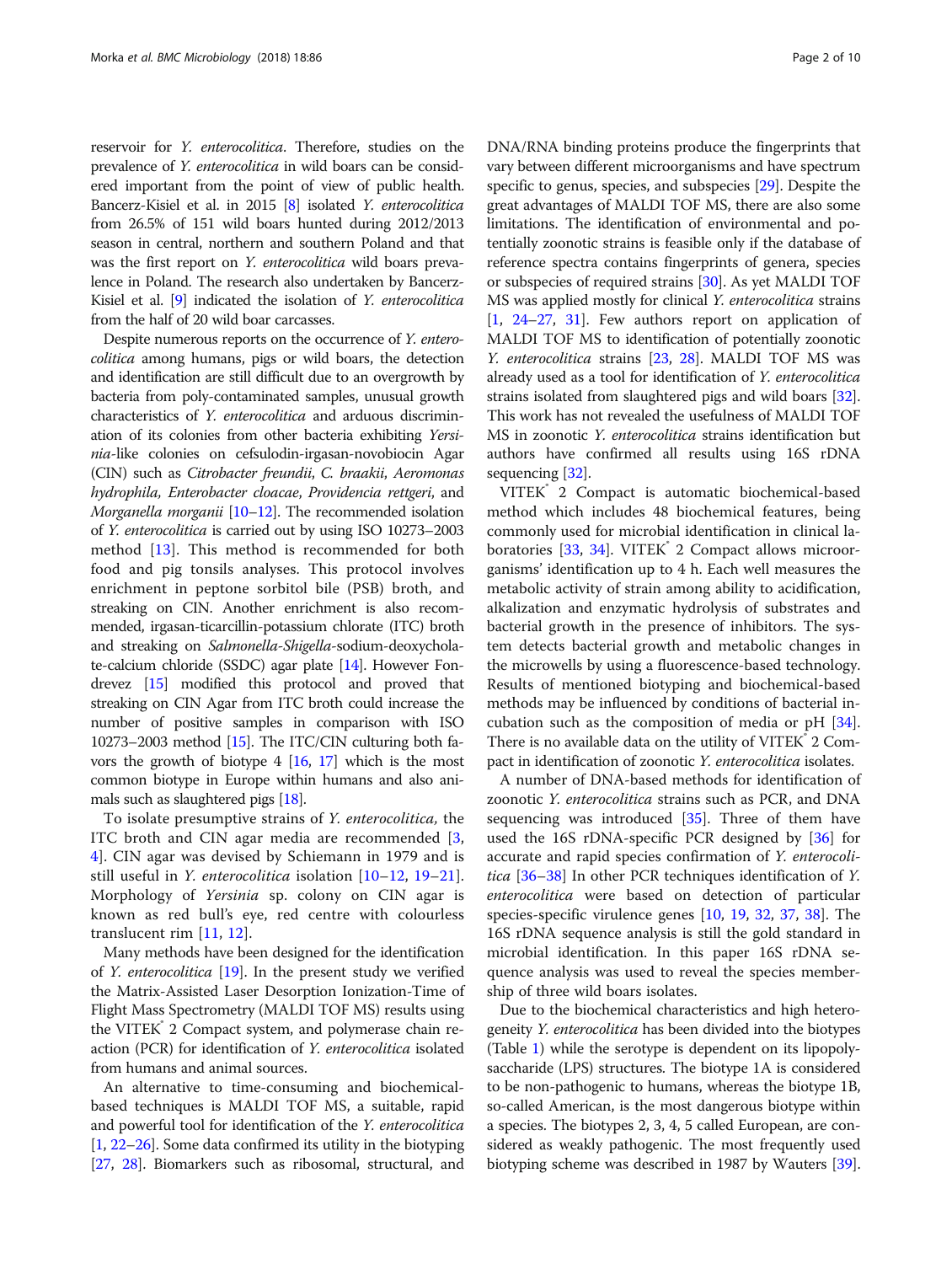| Y. enterocolitica biotypes<br>pathogenicity against<br>humans |    | Reaction of biotypes |         |          |                     |                        |                |                                     |                 |
|---------------------------------------------------------------|----|----------------------|---------|----------|---------------------|------------------------|----------------|-------------------------------------|-----------------|
|                                                               |    | Lipase <sup>a</sup>  | Esculin | Indole   | Xylose <sup>a</sup> | Trehalose <sup>a</sup> | Pyrazinamidase | $\beta$ -D-Glucosidase <sup>a</sup> | Voges-Proskauer |
| Nonpathogenic                                                 | 1А | $+$                  | $^{+}$  | $^{+}$   |                     | $^{+}$                 | $^{+}$         |                                     | $\pm$           |
| Highly pathogenic                                             | 1B | $^{+}$               |         | $^{+}$   | $^{+}$              | $^{+}$                 |                |                                     | $^{+}$          |
| Weakly pathogenic                                             | 2  |                      |         | $^{(+)}$ | $^{+}$              | $^{+}$                 |                |                                     | $^{+}$          |
|                                                               |    |                      |         |          |                     |                        |                |                                     | $+$ (c)         |
|                                                               | 4  |                      |         |          |                     |                        |                |                                     | $^{+}$          |
|                                                               |    |                      |         |          | V                   |                        |                |                                     | $(+)$           |

<span id="page-2-0"></span>**Table 1** Biochemical tests used for Yersinia enterocolitica biotyping based on Wauters [\[39](#page-9-0), [41\]](#page-9-0)

 $()$  = Delayed reaction; V = variable reaction; (c) Biotype of serotype O:3 found in Japan [\[39](#page-9-0)];  $a$  feature included in VITEK $a$  2 Compact

Efficiency of biotyping may be limited by presence of unusual animals' strains. Within the biochemical features of VITEK<sup>®</sup> 2 Compact only four of them are included in biotyping scheme proposed by Wauters. Since serotypes belonging to different biotypes (1A, 1B, 2–5) may have a common O-specific LPS antigen, serotyping cannot be definite information on strain pathogenicity.

The main goal of present study was identification of presumptive Y. enterocolitica isolates using MALDI TOF MS. The consecutive aim was verification of MALDI TOF MS results of Y. enterocolitica using VITEK<sup>n</sup> 2 Compact and PCR methods. Based on these results we investigated the incidence of Y. enterocolitica in humans and prevalence within pigs and wild boars during the years 2014–2015 in south-west Poland, where no research on this topic has been carried out yet.

# Methods

# Bacterial isolates

The bacterial isolates were obtained from 293 human faeces swabs routinely examined by PhD Kamila Korzekwa at Dialab Medical Laboratory (Wrocław, Poland). Bacteria were also isolated from 168 rectal and tonsillar swabs taken from healthy half-year old fattening pigs (Sus scrofa domestica), and from 130 swabs taken from tonsils and nasopharynx of hunted wild boars (Sus scrofa). Swabs from pigs and wild boars were taken by doctor of veterinary medicine Prof. Jarosław Bystroń at two separate slaughterhouses and one meat processing plants in Wielkopolskie voivodeship (south-west Poland). All isolates isolated from separate individuals were deposited at the Collection of Department of Microbiology, Institute of Genetics and Microbiology, University of Wrocław (Table [3](#page-5-0)).

The Y. enterocolitica reference strains used as a control in this study were obtained from Polish Collection of Microorganisms (PCM, Wrocław, Poland): PCM 1879 (4/O:3), PCM 1880 (5/O:3), PCM 1881 (4/O:3), PCM 1882 (1B), PCM 1883 (1A/O:5), PCM 1884 (2/O:8) and from Department of Applied Microbiology, Faculty of Biology, University of Warsaw, Poland: Y. enterocolitica 2/O:9.

# Isolation of Y. enterocolitica from environmental and clinical sources

Swabs from human faeces, half-year pigs' tonsils or rectum and also wild boars tonsils and nasopharynx were incubated at 30 °C for 48 h in the ITC Broth (Biocorp, Warszawa, Poland) and next plated onto the CIN Agar (Biocorp, Warszawa, Poland) at 30 °C for 24 h [\[11](#page-8-0)]. The colonies obtained on the CIN Agar that represented the red bull's eye morphology  $[12]$  $[12]$  were taken for further analysis.

#### MALDI-TOF MS analyses

A bacterial suspension was made by mixing the couple of single colonies of actively growing cultures in 300 μL of water which were fixed by the addition of 900 μL absolute ethanol and followed by extraction procedure as previously described [\[40\]](#page-9-0). Bacterial strains were identified by MALDI-TOF MS and all analyses were performed with an UltrafleXtreme mass spectrometer (Bruker Daltonics, Germany) using the Biotyper 3.1 software and database containing 4613 entries. Identification by MALDI-TOF MS was twice repeated.

# Sample preparation and procedure of identification for VITEK<sup>®</sup> 2 compact

A sterile microloop was used to take a few colonies of a pure culture cultivated on Luria-Bertani Broth (Biocorp, Warszawa, Poland) for 18 to 24 h. A bacterial suspension was adjusted to McFarland Turbidity Standard of 0.5–0.63 in 3 mL of a 0.45% sodium chloride solution with a VITEK® 2 DensiChek (bioMérieux, Warszawa, Poland). The GN card was put on the cassette and placed in the instrument. The time interval between suspension preparation and card filling was less than 30 min to avoid changes in turbidity. Cards were incubated at  $35.5 \pm 1$  °C. Each card was removed from the incubator every 15 min and automatically subjected for colorimetric readings. Results were read after 10 h – 18 h of incubation.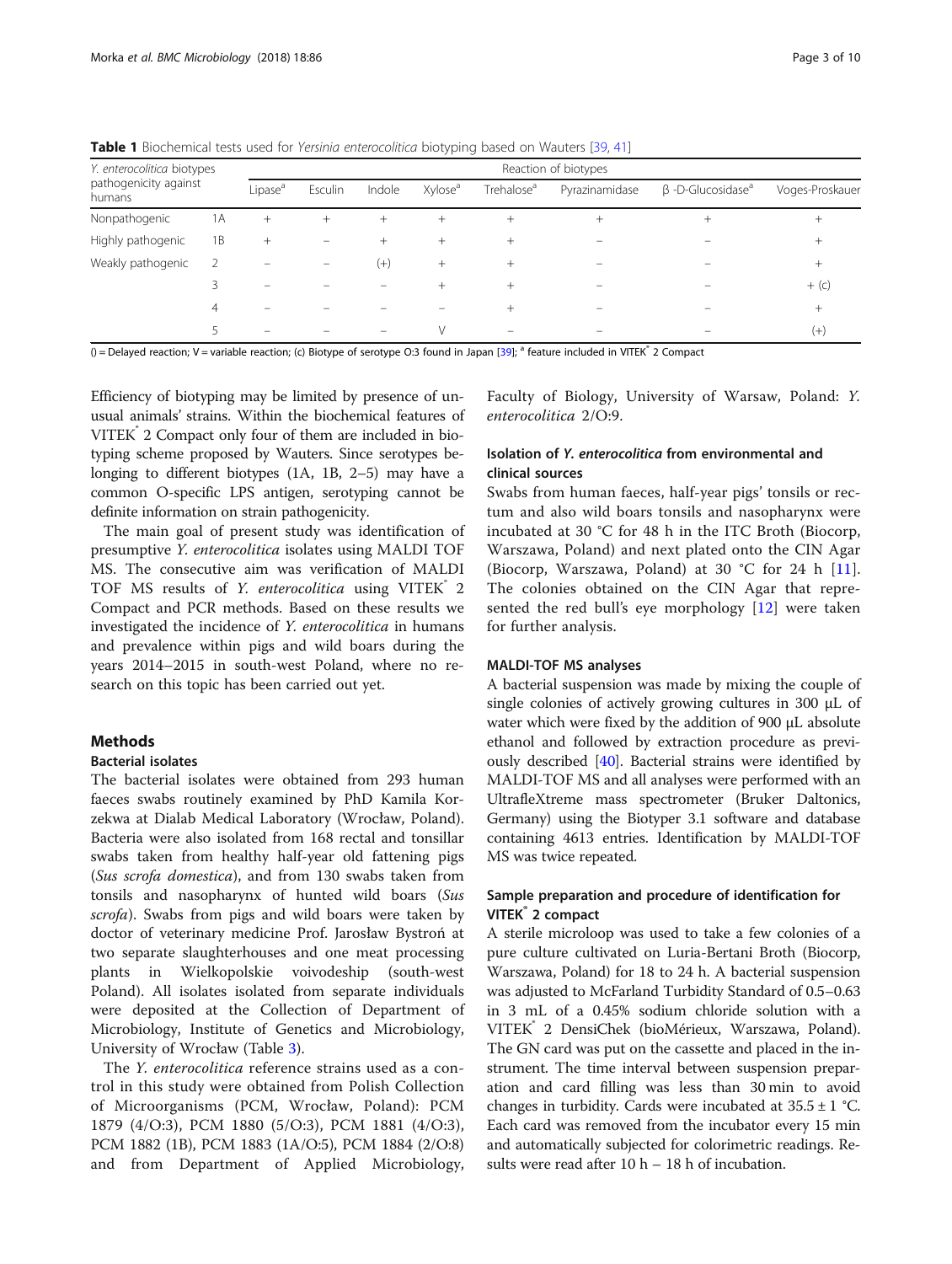#### Biotyping

# The biotyping of presumptive *Y. enterocolitica* isolates  $n$  $= 37$  was carried out based on Wauters [[39](#page-9-0)] with modifications [[41\]](#page-9-0). Table [1](#page-2-0) shows the scheme of reactions of the individual biotypes.

β-D-glucosidase activity was assayed using 0.1% 4-nitrophenyl-β-D-glucopyranoside (Sigma-Aldrich, St. Louis, MO, USA) as substrate in 0.0666 M monosodium phosphate pH 6.0 (Avantor Performance Materials, Gliwice, Poland). The bacteria suspended in 250 μL of physiologic saline to McFarland Turbidity Standard No. 3. were added to the equal volume of the substrate. Tubes were incubated at 30 °C for 24 h. Appearance of yellow colour (assessed visually) caused by nitrophenol release was interpreted as positive reaction.

Pyrazinamidase test was performed on slants containing tryptic soy broth 30 g/L (Biocorp, Warszawa, Poland), yeast extract 3 g/L (Biocorp, Warszawa, Poland), pyrazinecarboxanamide 1 g/L (Sigma-Aldrich, St. Louis, MO, USA), sodium chloride 5 g/L (Chempur, Piekary Śląskie, Poland) and agar 20 g/L (Biocorp, Warszawa, Poland) in 0.2 M Tris-maleate Buffer (pH 6.0). The cultures were grown on pyrazinamidase agar slants for 48 h at 30 °C. Then 1 mL of freshly prepared 1.0% aqueous solution of ferrous ammonium sulphate (Avantor Performance Materials, Gliwice, Poland) was flooded over the slants. Development of pink colour (assessed visually) within 15 min indicated presence of pyrazinoic acid formed by bacterial pyrazinamidase.

Bromocresol purple broth was used to assess carbohydrate fermentation. Bromocresol purple broth included proteose peptone 10 g/L (Biocorp, Warszawa, Poland), meat extract 1 g/L (Biocorp, Warszawa, Poland), sodium chloride 5 g/L (Chempur, Piekary Śląskie, Poland), bromocresol purple 0.02 g/L (Avantor Performance Materials, Gliwice, Poland) as well as xylose (Sigma-Aldrich, St. Louis, MO, USA) and trehalose (Sigma-Aldrich, St. Louis, MO, USA) at final concentration of 1.0%. Bacteria were cultured for 24 h at 37 °C in 4 mL of bromocresol purple broth. Appearance of yellow colour indicated ability of tested isolate to ferment trehalose or xylose.

Indole production was assessed using the tryptophan broth (Biocorp, Warszawa, Poland). Bacterial cultures were incubated for 24 h at 37 °C, each tube was then flooded by 0.2–0.3 mL Kovacs' reagent (Pro-Lab Diagnostics, Round Rock, TX, USA). Development of deep red colour on broth surface indicated ability of indol production by tested strain.

Voges-Proskauer test was assayed to confirm the acetoin production by Y. enterocolitica strains. Bacterial cultures were incubated for 48 h at 37 °C in Clark's medium containing glucose 5 g/L (Avantor Performance Materials, Gliwice, Poland), dipotassium phosphate 5 g/L

(Chempur, Piekary Śląskie, Poland). After that 1 mL of 6.0% α-naphthol (Avantor Performance Materials, Gliwice, Poland) and 1 mL of 40% potassium hydroxide (Chempur, Piekary Śląskie, Poland) were added and shaken. The development of pink-to-ruby red colour in the medium indicated acetoin production by tested isolate.

Lipase production was checked on Agar medium with 1% Tween 80 (Avantor Performance Materials, Gliwice, Poland). Development of opacity in the medium indicated lipase production by tested isolate.

Esculin hydrolysis was detected on Bile Esculin LAB-Agar (Biocorp, Warszawa, Poland). The esculetin, which is the product of esculin hydrolysis, reacts with the ferric citrate to form a dark brown or black colony, indicating ability of isolate to hydrolyse esculin.

#### Serotyping

After biotyping Y. enterocolitica isolates were serotyped using the commercial antisera polyvalent group O:1 O:2, O:3, O:5, O:8 and O:9 (Denka Seiken, Tokyo, Japan). Single colony of tested strain was suspended in physiological solution. A drop of antiserum was added to cell suspension and the agglutination process indicated a positive reaction between bacteria and antisera.

#### DNA extraction

Total bacterial DNA from overnight culture in Luria-Bertani Broth (Biocorp, Warszawa, Poland) was extracted using commercial Genomic Mini kit (A&A Biotechnology, Gdynia, Poland) according to the manufacturer's protocol.

# Identification of Y. enterocolitica using PCR targeting 16S rDNA gene

The PCR method, using specific primers for *Y. enterocoli*tica 16S rDNA, i.e., Y1 5'-AATACCGCATAACGTCTTC G-3′ and Y2 5'-CTTCTTCTGCGAGTAACGTC-3′ was applied to identify all  $n = 37$  isolates [[36](#page-9-0)–[38\]](#page-9-0). PCR was performed in a total volume of 25 μL including 1,5 μL of 25 mM MgCl<sub>2</sub> (Thermo Fisher Scientific, Waltham, MA, USA),  $2.5 \mu L$  of  $10 \times$  buffer (Thermo Fisher Scientific, Waltham, MA, USA), 0.5 μL of 10 mM dNTP (Thermo Fisher Scientific, Waltham, MA, USA), 0.1 μL of 100 μM primers (Genomed, Warszawa, Poland), 0.2 μL of Taq polymerase (Thermo Fisher Scientific, Waltham, MA, USA), and 1 μL of template DNA. The amplification was carried out using a MJ Mini Thermal Cycler (Bio-Rad, Hercules, CA, USA) as follows: initial denaturation at 94 °C for 5 min, followed by 30 cycles of denaturation (94 °C, 30 s), annealing at 55 °C for 30 s, and extension at 72 °C for 45 s. DNA from reference Y. enterocolitica strains was used as positive control. DNA from reference Staphylococcus aureus strain was used as negative control.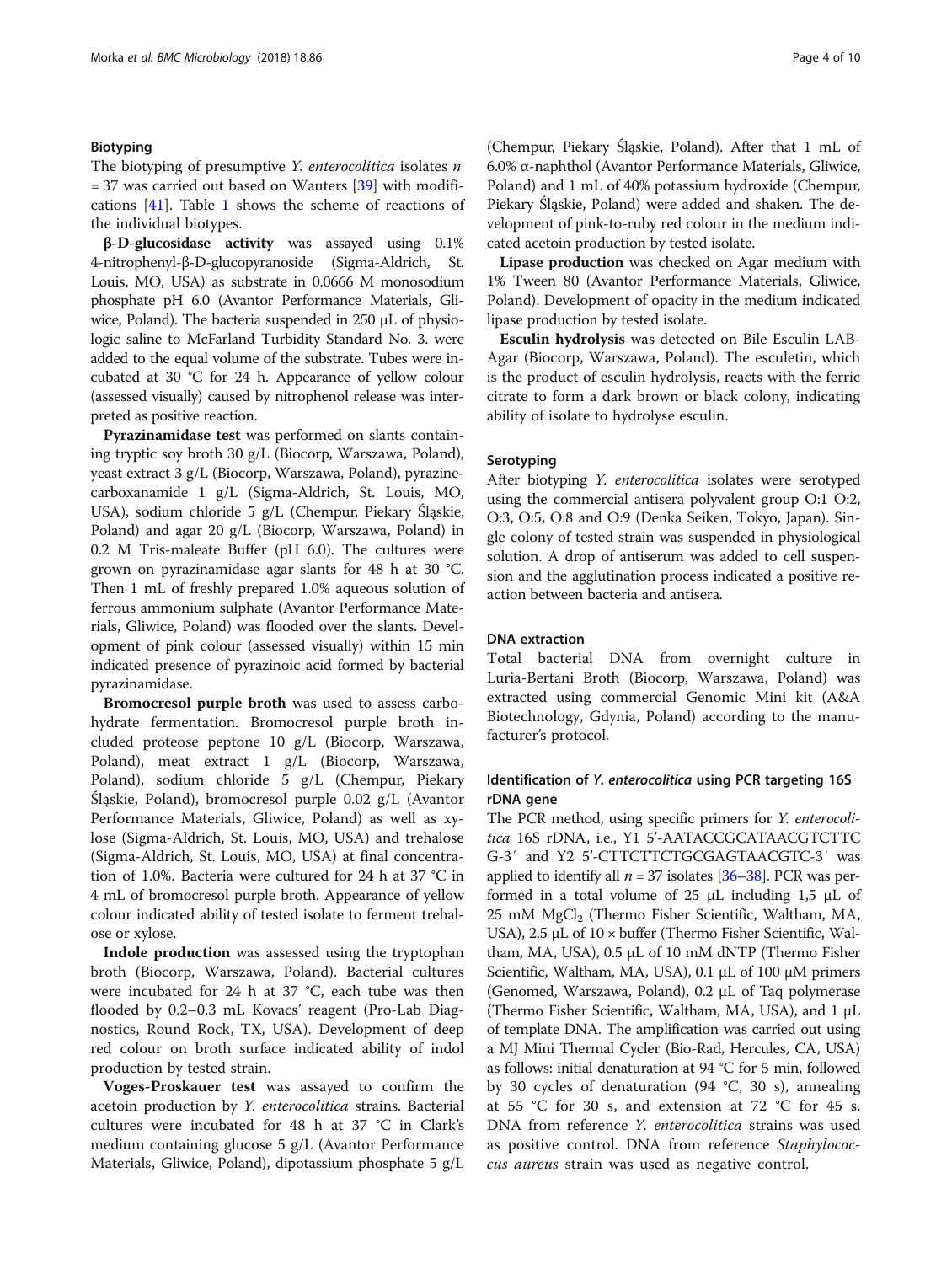#### 16S rDNA sequencing analysis

The fragments of 16S rDNA genes were amplified from bacterial DNA of strains 3dz, 4dz, 8dz and positive control Y. enterocolitica 2/O:9 using PCR with universal primers 16S 27f- (5′-AGAGTTTGATCMTGGCTCAG-3) [[42](#page-9-0)] and 16S 519r (5′-GwATTACCGCGGCkGCTG-3′) [[43](#page-9-0)] (Genomed, Warsaw, Poland), producing an amplicon of about 500 bp. PCRs were performed using 1 μL of template,  $2.5 \mu L$  of  $10 \times$  Dream Taq PCR buffer (Thermo Fisher Scientific, Waltham, MA, USA), 0.1 μL of 100 μM primers (Genomed, Warsaw, Poland), 0.5 μL of 100 mM dNTP (Thermo Fisher Scientific, Waltham, MA, USA), 0.5 U of Dream Taq DNA polymerase (Thermo Fisher Scientific, Waltham, MA, USA), and sterile water added to a volume of 25 μL. Amplification was performed using a MJ Mini Thermal Cycler (Bio-Rad, Hercules, CA, USA). Thermocycling parameters were 94 °C for 2 min, 25 cycles of 94 °C for 30 s, 50 °C for 30 s and 72 °C for 30 s; and a final extension step at 72 °C for 5 min. The products of PCR amplification were examined by gel electrophoresis, and stained with ethidium bromide. The amplicons were sequenced using Sanger capillary sequencing method (Genomed, Warsaw, Poland). The sequences were identified at species level using BLAST algorithm and NCBI GeneBank database. The following criteria were applied on sequence analysis: (i) isolate was identified at species level when its sequence had a similarity score of ≥99% with that of a reference GeneBank sequence, (ii) isolate was identified at genus level when the similarity score was < 99% and ≥ 95%, and (iii) isolate was identified at family level when the similarity score was < 95%.

#### Electrophoretic analysis of PCR products

The amplified products and GeneRuler DNA Ladder Mix (Thermo Fisher Scientific, Waltham, MA, USA) were resolved on 1.5% agarose gel (Prona Agarose Basica Le GQT) containing 0.5 μg/mL ethidium bromide and documented using GelDocXR System (Bio-Rad, Hercules, CA, USA). PCRs on DNA from Y. enterocolitica yielded a PCR product of 330 bp.

#### Data analysis

In MALDI TOF MS bacterial identification was performed using Biotyper 3.0 software. Identification of isolates at species level with log scores ≥2.300 were considered highly probable, log scores between 2.299 and 2.000 indicated high probability of identification at the genus level and probable identification at species level. Log scores between of 1.999 and 1.700 yielded probable identification at genus level. Scores < 1.700 were interpreted as unreliable identification.

Confidence values of isolate identification in VITEK 2 Compact system were allocated to several categories, i.e., 96–99% indicated excellent, 93–95% very good and 89–92% good identification at the species level, whereas confidence value of 85–88% indicated acceptable or low identification at the genus level. Confidence values < 85% indicated unreliable identification.

The data of both methods were expressed at point system, wherein for the correct identification at the species or genus level awarded 3 and 1 point, respectively. For incorrect or low discrimination of identification was assigned 0. The results of Yersinia spp. identification obtained from 3 systems (MALDI TOF MS, VITEK<sup>°</sup> 2 Compact and 16S rDNA PCR) were compared by using the chi square test for independent pairs with Yates' correction (*n* = 37). The degree of concordance between MALDI TOF MS or VITEK® 2 Compact and PCR method was analyzed by using the Spearman correlation. A  $P$  value of  $<0.05$ was considered statistically significant. Statistical analysis was performed using Statistica ver. 12 (StatSoft, Poland).

#### Results

#### Isolation of bacteria on ITC/CIN

The culture of analysed material on ITC and CIN media allowed to obtain 650 presumptive Y. enterocolitica colonies from 591 individuals (Table [3\)](#page-5-0). All 650 isolates growing on CIN Agar as mannitol fermenting colonies and presenting the "red bull's eye" morphology were subjected to further MALDI TOF MS analysis.

# MALDI TOF MS identification and Y. enterocolitica occurrence

MALDI TOF MS identified 37 isolates as Y. enterocolitica, including three human isolates, 28 pig' and six wild boar' isolates (Tables 2, [3](#page-5-0)). All pig and human isolates and two of six wild boar' isolates designated as 2dz, 5dz were identified using MALDI TOF MS with log scores ranging from 2.300 to 3.000 meaning highly probable species identification. The log score value of MALDI TOF MS for other wild boar' isolates designated as 3dz, 4dz, 8dz, 10dz ranged from 2.000 to 2.299 indicated secure genus identification, and probable species identification.

**Table 2** Yersinia sp. isolates  $n = 37$  used in this study and deposited at the Collection of Department of Microbiology, Institute of Genetics and Microbiology, University of Wrocław

| Source of isolates                                  |                     | List of strains                                                                                                                                                                      |  |  |
|-----------------------------------------------------|---------------------|--------------------------------------------------------------------------------------------------------------------------------------------------------------------------------------|--|--|
| Dialab Medical Laboratory Human faeces 3d, 42d, 58d |                     |                                                                                                                                                                                      |  |  |
| Slaughterhouse                                      | Slaughtered<br>pigs | 90z, 119z, 121z, 163z, 165z,<br>168z, 169z, 170z, 171z, 173z,<br>174z, 175z, 176z, 177z, 179z,<br>180z, 182z, 183z, 184z, 186z,<br>187z, 188z, 189z, 190z, 191z,<br>192z, 193z, 194z |  |  |
| Meat processing plant                               | Wild boars          | 2dz, 3dz, 4dz, 5dz, 8dz, 10dz                                                                                                                                                        |  |  |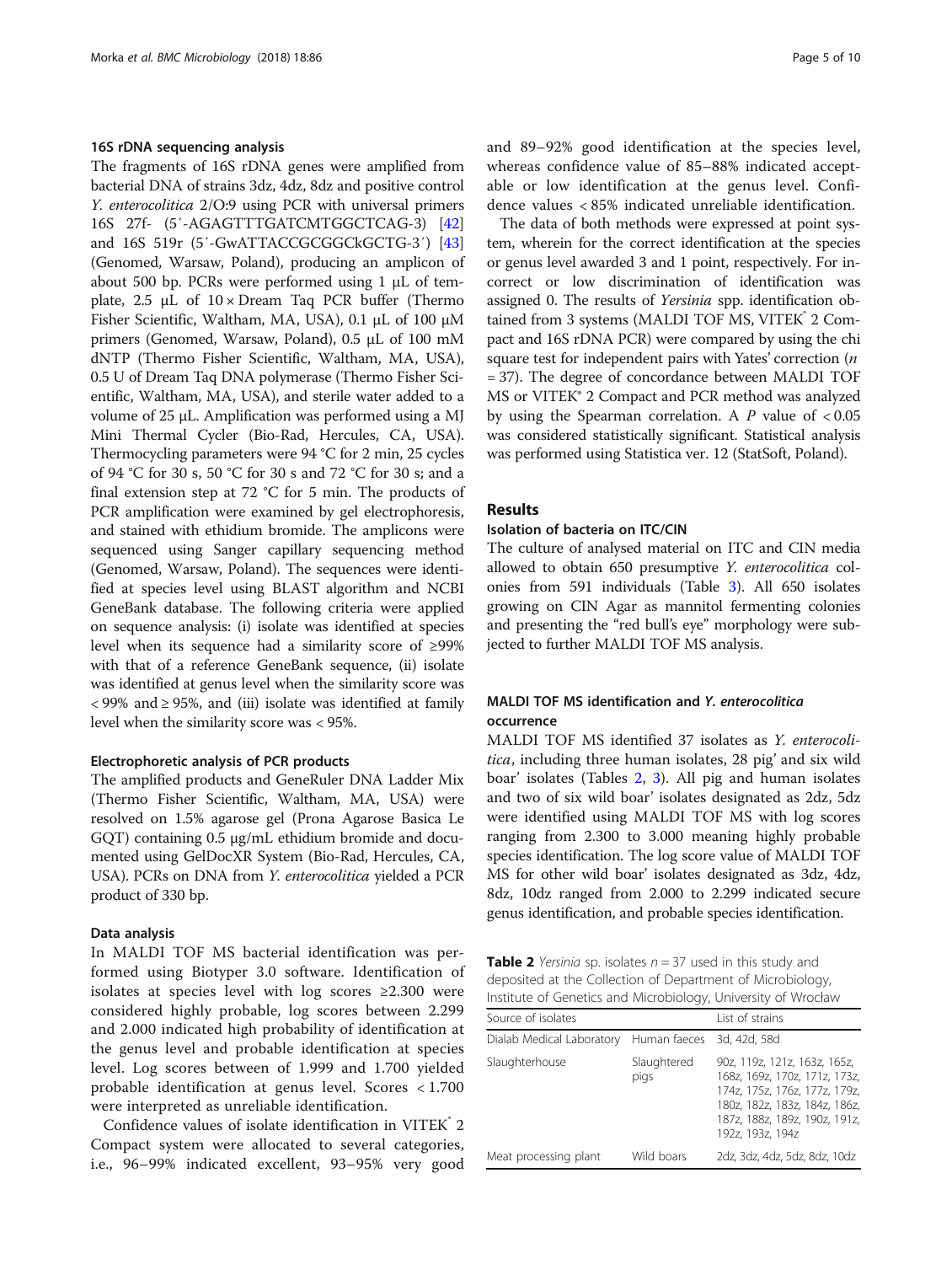| <b>2013, Identified using MALDI TOF MS and Dioserotyping</b> |                       |                          |                  |         |                |
|--------------------------------------------------------------|-----------------------|--------------------------|------------------|---------|----------------|
| Source of isolates                                           | Wild boars            |                          | Slaughtered pigs |         | <b>Humans</b>  |
| Type of swabs samples                                        | Tonsils               | Nasopharynx              | Rectum           | Tonsils | Faeces         |
| Number of individuals                                        | 10                    | 120                      | 36               | 132     | 293            |
| Number of presumptive "red bull's eye" colonies on CIN Agar  | 10                    | 133                      | 58               | 145     | 304            |
| Number of positive Yersinia sp. samples / individuals (%)    | $6(6 \text{ of } 10)$ | 0(0)                     | 25 (69.4)        | 3(2.3)  | 3(1)           |
| Bioserotype                                                  | $1A/O:9 n = 1$        | $\overline{\phantom{0}}$ | 4/O:3            | 4/O:3   | 4/0:3 $n = 2$  |
|                                                              | $1A/NT$ $n = 2$       |                          | $n = 25$         | $n = 3$ | $1B/O:8 n = 1$ |
|                                                              | NT/NT $n = 3$         |                          |                  |         |                |
|                                                              |                       |                          |                  |         |                |

<span id="page-5-0"></span>Table 3 Yersinia sp. isolates isolation with ITC/CIN from wild boars, pigs and human's faeces in south-west Poland during 2014– 2015, identified using MALDI TOF MS and bioserotyping

NT – nontypeable

Despite the recommendation of using ITC/CIN media for selective isolation of Y. enterocolitica growth and "red bull's eye" morphology of bacterial species other than Y. enterocolitica was observed. Other species identified using MALDI TOF MS included Rahnella aquatilis, Providencia rettgeri, Erwinia persicina, Serratia liquefaciens, Ewingella americana, Raoultella ornithinolytica. The most common non-Y. enterocolitica specimen was Aeromonas salmonicida ssp. salmonicida. Interestingly, all isolates isolated from wild boars, identified as Y. enterocolitica presented viscous and mucous morphology not observed in Y. enterocolitica isolates isolated from human stool or slaughtered pig tonsils.

Three of 293 human individuals were positive (1.0%) for Y. enterocolitica. An isolate named, as 3d and 42d were isolated from stool of 5-year old boy and 2-year old boy, respectively. An isolate named, as 58d (1B/O:8) was isolated from stool of 69-year old women. Their medical order was general examination of faeces. According to the MALDI TOF MS results six Yersinia sp. isolates were isolated from  $n = 10$  wild boars tonsils. In the wild boars' nasopharynx ( $n = 120$ ) were not confirmed any of Yersinia sp. isolates. The number of pig' rectum swabs  $(n = 36)$  was the source for 25 Y. enterocolitica isolates (69.4% of number of rectum' swabs). The pig' tonsils swabs  $(n = 132)$  were the source for 3 Y. enterocolitica isolates (2.3% of number of tonsils' swabs) (Table 3).

# VITEK<sup>®</sup> 2 compact identification of Y. enterocolitica isolates

All 37 isolates identified by MALDI TOF MS as Y. enterocolitica were then verified by VITEK<sup>®</sup> 2 Compact. Results obtained from VITEK<sup>®</sup> 2 Compact (all ranked excellent) agreed with MALDI TOF MS results for three human isolates, 28 pigs' isolates and four wild boar' isolates, i.e., 2dz, 4dz, 5dz and 10dz  $(p = 0.061)$ .

However, two wild boar' isolates identified by MALDI TOF MS as Y. enterocolitica, i.e., 3dz and 8dz were identified by VITEK® 2 Compact as *Y. kristensenii* (Table  $4$ ) with excellent and very good confidence, respectively.

#### PCR-identification of Y. enterocolitica isolates

PCRs targeting Y. enterocolitica-specific 16S rDNA produced a 330-bp product for 34 isolates identified previously as Y. enterocolitica using both, MALDI TOF MS  $(P = 0.31)$  and VITEK<sup>°</sup> 2 Compact  $(P = 0.61)$ . However, three isolates isolated form wild boars, i.e., 3dz, 4dz, 8dz, and identified using both, MALDI TOF MS and VITEK® 2 Compact have not produced a 330-bp product in PCR. 16S rDNA sequencing analysis of these three strains (Table [4](#page-6-0)) revealed with a similarity score of ≥99% with a reference GeneBank sequence that 3dz and 4dz are Y. kristensenii, and 8dz is Y. pekkanenii.

#### Bioserotyping of Y. enterocolitica isolates

Identification by VITEK<sup>®</sup> 2 Compact based on 48 biochemical features gave results for four reactions in the biotyping scheme. However biotyping was also performed on 37 isolates according to Wauters scheme [[39](#page-9-0)]. Results of incubation using Wauters methodology and results of VITEK® 2 Compact differed in xylose fermentation for all wild boar' isolates and one human isolate. VITEK<sup>°</sup> 2 Compact did not detect lipase production however detected the β-D-glucosidase production of 8dz wild boar' isolates. The differences in reactions were listed in Table [5](#page-6-0).

All pig' Y. enterocolitica isolates together with two of three human' isolates were assigned to the biotype 4. All these isolates were identified as O3 serogroup. Remaining human Y. enterocolitica isolate was assigned to bioserotype 1B/O:8. Only 1 Y. enterocolitica isolate from wild boar' tonsils (2dz) could be bioserotyped as 1A/O:9. Two wild boar' isolates (5dz, 10dz) were assigned to 1A biotype but were nontypeable using antisera, while three other wild boar' isolates (3dz, 4dz, 8dz) could not be bioserotyped (Table 3).

#### Discussion

In recent years incidence of yersiniosis in Poland has remained at a stable level, but data about number of cases can be affected by low reportability, lack of bioserotyping as a part of routine diagnostics and underreporting of extraintestinal yersiniosis. In Poland prevalence of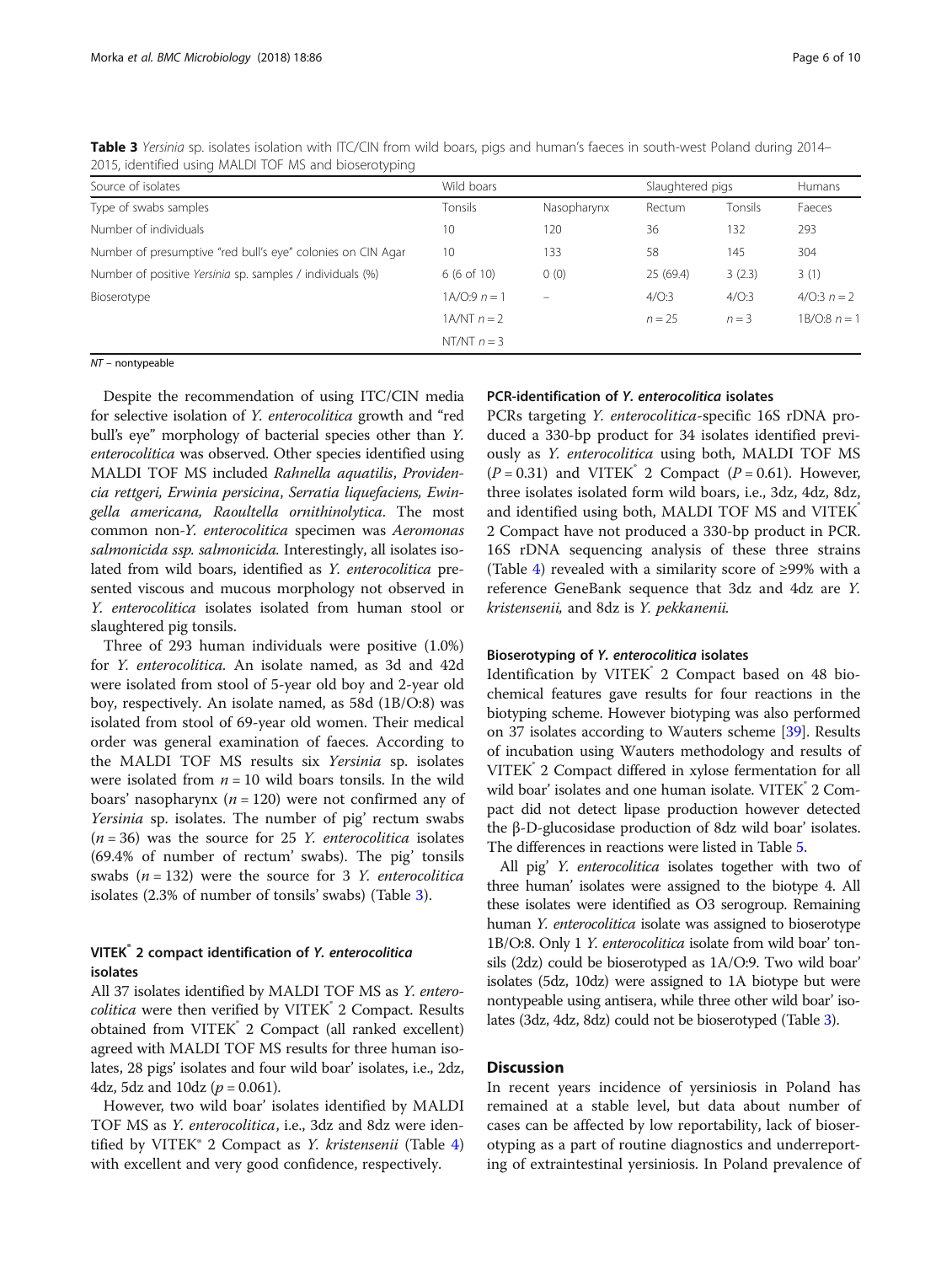<span id="page-6-0"></span>

|  | Table 4 The differences between results obtained by independent methods: MALDI TOF MS, VITEK® 2 Compact, PCR with specific for Y. |  |  |
|--|-----------------------------------------------------------------------------------------------------------------------------------|--|--|
|  | enterocolitica 16S rDNA gene and 16S rDNA sequencing. Wild boar' Yersinia sp. isolates $n = 3$                                    |  |  |

| Strain no.      | Bioserotype | <b>MALDI TOF</b><br>Biotyper | VITEK <sup>®</sup> 2 Compact<br>bioMérieux | PCR targeting 16S<br>rDNA gene of Y.<br>enterocolitica | 16S rDNA<br>Sequencing<br>Analysis |
|-----------------|-------------|------------------------------|--------------------------------------------|--------------------------------------------------------|------------------------------------|
| 3 <sub>dz</sub> | N1          | Yersinia<br>enterocolitica   | Yersinia kristensenii                      |                                                        | Yersinia kristensenii              |
| 4dz             | ΝT          | Yersinia<br>enterocolitica   | Yersinia<br>enterocolitica                 |                                                        | Yersinia kristensenii              |
| 8dz             | N1          | Yersinia<br>enterocolitica   | Yersinia kristensenii                      |                                                        | Yersinia pekkanenii                |

NT: nontypeable -: lack of amplification product

Y. enterocolitica in animals was studied in the north-east region of the country only [\[8](#page-8-0), [19](#page-8-0), [44](#page-9-0), [45](#page-9-0)].

Y. enterocolitica has been isolated all over the world not only from pigs, but also from wild boars, sheep, horses, cattle, dogs, cats, ducks, amphibians and even beavers [[10](#page-8-0), [44](#page-9-0)–[48\]](#page-9-0). The research of Bancerz-Kisiel [\[8\]](#page-8-0) indicated the presence of Y. enterocolitica in 26, 5% of 151 wild boars, thus game animals were considered a potential reservoir of this pathogen. The role of wild boar, belonging together with pig to the same species (Sus scrofa), in Y. enterocolitica carriage is poorly understood [\[49\]](#page-9-0). In contrast, the presence of Y. enterocolitica in pigs is observed all over the world, accounting for increasing problem in food hygiene. We revealed that wild boars could be considered a source of *Y. enterocolitica*. However, due to some specific characteristics identification of Y. enterocolitica isolates from wild boars needs more effort than that from other sources.

There are many concerns on the usefulness of recommended methods for isolation and identification of Y. enterocolitica  $[5, 12, 50, 51]$  $[5, 12, 50, 51]$  $[5, 12, 50, 51]$  $[5, 12, 50, 51]$  $[5, 12, 50, 51]$  $[5, 12, 50, 51]$  $[5, 12, 50, 51]$  $[5, 12, 50, 51]$ . Due to the overgrowth by surrounding microflora selective enrichment and culturing are needed. Isolation method using ITC/CIN media is recommended, but their sensitivity and discriminatory power are lower compared to other methods. This method takes at least 72 h to obtain presumptive Y. enterocolitica colonies on CIN agar. In turn, this method is much faster as compared to cold enrichment which usually includes 3-weeks incubation at 4 °C. Isolation of Y. enterocolitca using ITC/CIN has some limitations because many other species such as certain mannitol-fermenting bacteria can efficiently grow on these media. Moreover it is well known that ITC/CIN culturing favours the growth of biotype 4. In this work we report successful isolation of Y. enterocolitca bioserotype 1B/ O:8 from ITC/CIN. The identification of isolates may be difficult due to variability of bacterial strains in terms of biochemical characteristics [[5\]](#page-8-0). In this work the MALDI TOF MS was used in order to identify presumptive Y. enterocolitica isolates. To confirm identification results of potentially zoonotic isolates we used VITEK® 2 Compact, bioserotyping, and PCR.

MALDI TOF MS has been shown to be a common method in Y. enterocolitica identification [\[1](#page-8-0), [26](#page-8-0)–[28\]](#page-8-0). However, the use of both, MALDI TOF MS as well as VITEK® 2 Compact may have limitations since resources they rely on are dominated by the data from clinical isolates. Some authors reported the consistence of MALDI TOF MS results with Vitek 2 for Y. enteroclitica identification, but most of this research was also conducted on clinical iso-lates [\[25\]](#page-8-0). MALDI TOF MS and VITEK® 2 Compact can be thus considered first-line method for identification of Y. enterocolitica isolates in clinical microbiology but its use is still developing in identification of zoonotic isolates.

Table 5 The differences in biochemical reaction results of selected Yersinia sp. isolates according to the Wauters scheme [\[39\]](#page-9-0) and VITEK® 2 Compact

| Strain no. |        | Reaction of biotypes based on Wauters methodology |           |                        |        | Reaction of biotypes based on VITEK®2 Compact results |           |                 |  |
|------------|--------|---------------------------------------------------|-----------|------------------------|--------|-------------------------------------------------------|-----------|-----------------|--|
|            | Lipase | Xylose                                            | Trehalose | $\beta$ -D-glucosidase | Lipase | Xylose                                                | Trehalose | β-D-glucosidase |  |
| 58d        | $+$    | $+$                                               |           |                        |        |                                                       |           |                 |  |
| 2dz        |        |                                                   |           |                        |        |                                                       |           |                 |  |
| 3dz        |        |                                                   |           |                        |        |                                                       |           |                 |  |
| 4dz        |        |                                                   |           |                        |        |                                                       |           |                 |  |
| 5dz        |        |                                                   |           |                        |        |                                                       |           |                 |  |
| 8dz        |        |                                                   |           |                        |        |                                                       |           |                 |  |
| 10dz       |        |                                                   |           |                        |        |                                                       |           |                 |  |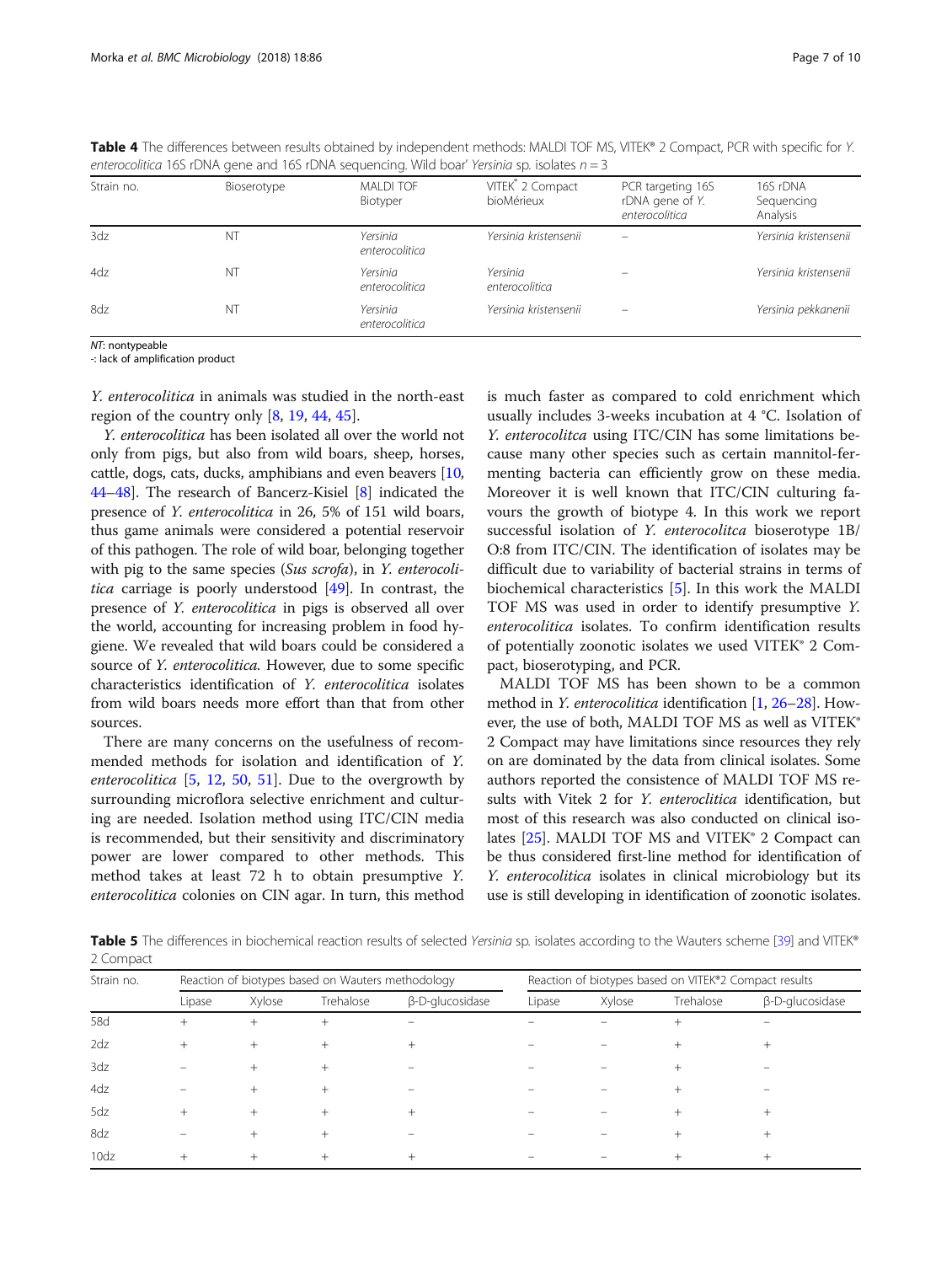Zoonotic Y. enterocolitica isolates used in this study are characterized by low diversity. Each method applied by us gave reliable and repeatable results, however they produced different results from each other especially for wild boar' isolates. We thus included a PCR-based method, targeting 16S rDNA gene, and compared to the results by MALDI TOF MS and VITEK® 2 Compact. For most Y. enterocolitica isolates we demonstrated high agreement of identification results using 3 above methods. However, 3 isolates from wild boars identified as Y. enterocolitica by MALDI TOF MS, could not produce species-specific PCR amplicon for 16S rDNA gene. Based on 16S rDNA sequencing analysis these isolates were assigned to species other than Y. enterocolitca. These results indicate the necessity of using multiple approaches for identification of Y. enterocolitica from wild boars. These animals are generally considered an important reservoir of pathogenic Yersinia species [[7\]](#page-8-0) but in this work only nonpathogenic Y. enterocolitica isolates were isolated from wild boars, as inferred from biotyping results. The recent report of Magistrali et al. [[52](#page-9-0)] has revealed that wild boars could act as a reservoir of atypical Y. pseudotuberculosis, other enteropathogenic species within the Yersinia genus, which were associated with severe symptoms and death of deer and macaques. As mentioned above, other probable cause of isolate misidentification can be overrepresentation of clinical strains in databases. Although these methods are often used in environmental microbiology and databases are successively expanding. Fredriksson-Ahoma et al. [\[6](#page-8-0)] has reported some data about the differences between Y. enterocolitica isolated from wild boars and domestic pigs. The differences were related to distribution of bioserotypes, virulence genes content, genotype and sensitivity to antimicrobials. In this paper [\[6](#page-8-0)] it was also suggested that more wild boar' isolates have to be characterized to verify similarity between Y. enterocolitca from wild boars and pigs. Based on mentioned reports [\[6,](#page-8-0) [7,](#page-8-0) [52\]](#page-9-0) we suppose that wild boars can harbor specific Yersinia population which may pose difficulties to standard identification.

In this work we have proven that application of single method is not sufficient for reliable identification of Y. enterocolitica. The discrepancy in species identification noted for certain wild boar isolates may indicate that Yersinia sp. and Y. enterocolitica identifiaction may need further verification. The need for application of multiple methods was already noted for the E. coli identification [[34\]](#page-9-0).

The Wauters' scheme reactions were conducted individually. We did not considered results obtained from VITEK® 2 Compact to biotyping of our isolates, because its results were incompatible with Wauters' scheme (Table [5\)](#page-6-0). The biotyping of pig' isolates proved the presence of Y. enterocolitica strains pathogenic for humans, which is consistent with the European reports [\[2](#page-8-0)].

Our data revealed that prevalence of Y. enterocolitica was higher in rectal swabs as compared to the tonsillar swabs (Table [3\)](#page-5-0). It could be hypothesized that pigs examined here were in the early infection stage, when bacteria were only locally disseminated. The late infection stage is characterized by Y. enterocolitica presence within the lymphoid tissue e.g. tonsils, when bacteria spread through the organism [[53](#page-9-0)]. In pigs slaughtered at the age of 135 days or more, the tonsils may be a more significant source of Y. enterocolitica than faeces [\[54](#page-9-0), [55\]](#page-9-0). Pigs tested in this work were at the age of 180 days, which does not support the above hypothesis. To characterize the carrier state in pigs it is necessary to confirm if during the sampling pigs were infected systemically or locally. In addition the younger pigs should be examined for Y. enterocolitica occurrence.

# Conclusion

MALDI TOF MS can be successfully used for Yersinia sp. identifiaction from human' and pig' samples, but identification of wild boar' isolates needs additional tests. The biochemical tests included in VITEK® 2 Compact are not suitable for biotyping of Y. enterocolitica. Yersinia sp. isolates from wild boar appear to be more heterogenous than isolates from previously characterized sources i.e. humans and pigs. Thus, the results of the present study strengthen the necessity of use of multiple methods for identification of zoonotic Y. enterocolitica. We found that pathogenic 1B and 4/O:3 isolates of Y. enterocolitica are present in south-west Poland within humans and pigs.

#### Abbreviations

CIN: Cefsulodin-irgasan-novobiocin; ITC: Irgasan-ticarcillin-potassium chlorate; LPS: Lipopolysaccharide; MALDI TOF MS: Matrix Assisted Laser Desorption Ionization Time of Flight Mass Spectrometry; PCR: Polymerase chain reaction; SSDC: Salmonella-Shigella-sodium-deoxycholate-calcium chloride

#### Acknowledgements

We thank the Dialab, Medical Laboratory, Wrocław, Poland for supplying all clinical isolates and contribution analysis tool VITEK® 2 Compact. We thank Professor Andrzej Gamian for collaboration possibility with Polish Collection of Microorganisms. We also thank Anna Tobiasz and Klaudia Rogala from Polish Collection of Microorganisms for excellent technical support. We thank Kate and Gene Scheck- English speaking people who corrected the paper. We thank to PhD Marta Nieckarz and Professor Katarzyna Brzostek for supplying reference strains of Y. enterocolitica.

#### Funding

The publication was supported by the Wroclaw Centre of Biotechnology, programme The Leading National Research Centre (KNOW) for years 2014– 2018. This work was supported in part by special-purpose grant of the Ministry of Science and Higher Education to carry out research or development work and tasks related to the development of young scientists and doctoral participants [Faculty of Biological Sciences, University of Wroclaw, 0420/ 1404/16] (Main Investigator: Katarzyna Morka, Principal Investigator of the Team: Gabriela Bugla-Płoskońska). The funders had no role in study design, data collection and analysis, interpretation of data, nor writing the manuscript, decision to publish, or preparation of the manuscript.

#### Availability of data and materials

All data generated or analysed during this study are available from the corresponding author on reasonable request.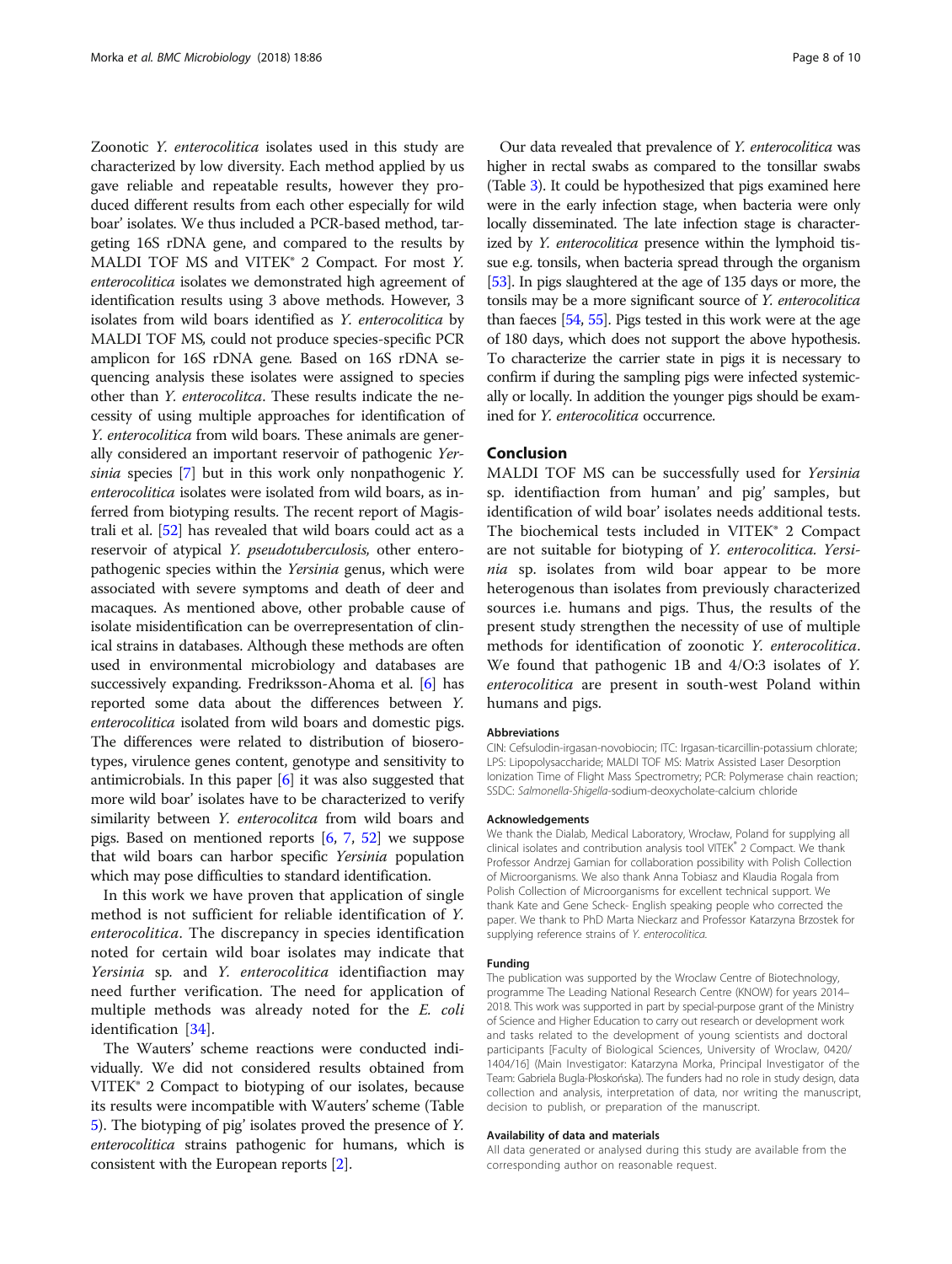#### <span id="page-8-0"></span>Authors' contributions

KM, GBP, JB wrote the paper. KM, GBP, JB, AKK participated in discussion of the study. KM, GBP, JB coordinated the study and drafted the manuscript. KM participated in all part of experiments. JBy supplied all animals' swabs. AKK contributed reagents/materials/analysis tools. KK coordinated isolation and identification of humans' isolates using VITEK® 2 Compact. KGR did the statistical analyses. All the authors read and approved the final manuscript.

#### Ethics approval and consent to participate

Not applicable.

#### Consent for publication

Not applicable.

#### Competing interests

The authors declare that they have no competing interests.

#### Publisher's Note

Springer Nature remains neutral with regard to jurisdictional claims in published maps and institutional affiliations.

#### Author details

<sup>1</sup>Department of Microbiology, Faculty of Biological Sciences, Institute of Genetics and Microbiology, University of Wroclaw, S. Przybyszewskiego 63/ 77, 51-148 Wrocław, Poland. <sup>2</sup> Faculty of Veterinary Medicine, Department of Food Hygiene and Consumer Health Protection, Wroclaw University of Environmental and Life Sciences, Norwida 31, 50-375 Wrocław, Poland. <sup>3</sup> <sup>3</sup>Polish Collection of Microorganisms, Ludwik Hirszfeld Institute of Immunology and Experimental Therapy, Polish Academy of Sciences, R. Weigla 12, 53-114 Wrocław, Poland.

#### Received: 15 March 2017 Accepted: 6 August 2018 Published online: 17 August 2018

#### References

- 1. Zacharczuk K, Sulikowska A, Nowacka E, Szych J, Gierczyński R. Rapid identification of Yersinia enterocolitica by matrix-assisted laser desorption/ ionization time-of-flight mass spectrometry (MALDI-TOF MS). Med Dosw Mikrobiol. 2012;64:123–8.
- 2. European Food Safety Authority, European Centre for Disease Prevention and Control. The European Union summary report on trends and sources of zoonoses, zoonotic agents and food-borne outbreaks in 2015. EFSA J. 2016; <http://doi.wiley.com/10.2903/j.efsa.2016.4634>. Accessed 22 Feb 2017.
- 3. Kamińska S, Sadkowska-Todys M. Yersiniosis in Poland in 2014. Przegl Epidemiol. 2016;70:367–74.
- 4. Skorek K, Raczkowska A, Dudek B, Miętka K, Guz-Regner K, Pawlak A, Klausa E, Bugla-Płoskońska G, Brzostek K. Regulatory protein OmpR influences the serum resistance of Yersinia enterocolitica O:9 by modifying the structure of the outer membrane. PloS One. 2013;8(11):e79525.
- 5. Fredriksson-Ahomaa M, Korkeala H. Low occurrence of pathogenic Yersinia enterocolitica in clinical, food, and environmental samples: a methodological problem. Clin Microbiol Rev. 2003;16:220–9.
- 6. Fredriksson-Ahomaa M, Wacheck S, Bonke R, Stephan R. Different enteropathogenic Yersinia strains found in wild boars and domestic pigs. Foodborne Pathog Dis. 2011;8:733–7.
- 7. Fredriksson-Ahomaa M, Wacheck S, Koenig M, Stolle A, Stephan R. Prevalence of pathogenic Yersinia enterocolitica and Yersinia pseudotuberculosis in wild boars in Switzerland. Int J Food Microbiol. 2009; 15(135):199–202.
- 8. Bancerz-Kisiel A, Platt-Samoraj A, Szczerba-Turek A, SyczyłO K, Szweda W. The first pathogenic Yersinia enterocolitica bioserotype 4/O:3 strain isolated from a hunted wild boar (Sus scrofa) in Poland. Epidemiol Infect. 2015;143: 2758–65.
- Bancerz-Kisiel A, Socha P, Szweda W. Detection and characterisation of Yersinia enterocolitica strains in cold-stored carcasses of large game animals in Poland. Vet J Lond Engl. 2016;208:102–3.
- 10. Platt-Samoraj A, Ugorski M, Szweda W, Szczerba-Turek A, Wojciech K, Procajło Z. Analysis of the presence of ail, ystA and ystB genes in Yersinia enterocolitica strains isolated from aborting sows and aborted fetuses. J Vet Med B Infect Dis Vet Public Health. 2006;53:341–6.
- 11. Savin C, Leclercq A, Carniel E. Evaluation of a single procedure allowing the isolation of enteropathogenic Yersinia along with other bacterial
- enteropathogens from human stools. PLoS One. 2012;7(7):e41176. 12. Tan LK, Ooi PT, Carniel E, Thong KL. Evaluation of a modified Cefsulodin-Irgasan-Novobiocin Agar for isolation of Yersinia spp. PloS One. 2014;9(8):e106329.
- 13. ISO 10273:2003. Microbiology of food and animal feeding stuffs Horizontal method for the detection of presumptive pathogenic Yersinia enterocolitica: ISO. [https://www.iso.org/standard/34564.html.](https://www.iso.org/standard/34564.html) Accessed 22 Feb 2017.
- 14. Denis M, Houard E, Labbé A, Fondrevez M, Salvat G. A Selective chromogenic plate, YECA, for the detection of pathogenic Yersinia enterocolitica: Specificity, sensitivity, and capacity to detect pathogenic Y. enterocolitica from pig tonsils. J Pathog. 2011;2011:296275.
- 15. Fondrevez M, Labbé A, Houard E, Fravalo P, Madec F, Denis M. A simplified method for detecting pathogenic Yersinia enterocolitica in slaughtered pig tonsils. J Microbiol Methods. 2010;83:244–9.
- 16. De Zutter L, Le Mort L, Janssens M, Wauters G. Short-comings of irgasan ticarcillin chlorate broth for the enrichment of Yersinia enterocolitica biotype 2, serotype 9 from meat. Int J Food Microbiol. 1994;23:231–7.
- 17. Schiemann DA. Development of a two-step enrichment procedure for recovery of Yersinia enterocolitica from food. Appl Environ Microbiol. 1982;43:14–27.
- 18. Schneeberger M, Brodard I, Overesch G. Virulence-associated gene pattern of porcine and human Yersinia enterocolitica biotype 4 isolates. Int J Food Microbiol. 2015;198:70–4.
- 19. Syczyło K, Platt-Samoraj A, Bancerz-Kisiel A, Szczerba-Turek A, Lipczyńska K, Jabłoński A, Procajło Z, Szweda W. Monitoring of Yersinia enterocolitica strains from free-living animals using different methods. Pol J Vet Sci. 2016;19:221–3.
- 20. Bottone EJ. Yersinia enterocolitica: the charisma continues. Clin Microbiol Rev. 1997;10:257–76.
- 21. Bottone EJ. Yersinia enterocolitica: overview and epidemiologic correlates. Microbes Infect Inst Pasteur. 1999;1:323–33.
- 22. Bardoň J, Štromerová N. Identification of zoonotic bacterial pathogens by the MALDI TOF MS method. Klin Mikrobiol Infekční Lékařství. 2015;21:46–50.
- 23. Stamm I, Hailer M, Depner B, Kopp PA, Rau J. Yersinia enterocolitica in diagnostic fecal samples from European dogs and cats: identification by fourier transform infrared spectroscopy and matrix-assisted laser desorption ionization–time of flight mass spectrometry. J Clin Microbiol. 2013;51: 887–93.
- 24. Ayyadurai S, Flaudrops C, Raoult D, Drancourt M. Rapid identification and typing of Yersinia pestis and other Yersinia species by matrix-assisted laser desorption/ionization time-of-flight (MALDI-TOF) mass spectrometry. BMC Microbiol. 2010;10:285.
- 25. Lasch P, Drevinek M, Nattermann H, Grunow R, Stämmler M, Dieckmann R, Schwecke T, Naumann D. Characterization of Yersinia using MALDI-TOF mass spectrometry and chemometrics. Anal Chem. 2010;82:8464–75.
- 26. Deng J, Fu L, Wang R, Yu N, Ding X, Jiang L, Lin L, Wang Y, Che X. Comparison of MALDI-TOF MS, gene sequencing and the Vitek 2 for identification of seventy-three clinical isolates of enteropathogens. J Thorac Dis. 2014;6:539–44.
- 27. Rizzardi K, Wahab T, Jernberg C. Rapid subtyping of Yersinia enterocolitica by matrix-assisted laser desorption ionization–time of flight mass spectrometry (MALDI-TOF MS) for diagnostics and surveillance. J Clin Microbiol. 2013;51: 4200–3.
- 28. Stephan R, Cernela N, Ziegler D, Pflüger V, Tonolla M, Ravasi D, Fredriksson-Ahomaa M, Hächler H. Rapid species specific identification and subtyping of Yersinia enterocolitica by MALDI-TOF mass spectrometry. J Microbiol Methods. 2011;87:150–3.
- 29. De Carolis E, Vella A, Vaccaro L, Torelli R, Spanu T, Fiori B, Posteraro B, Sanguinetti M. Application of MALDI-TOF mass spectrometry in clinical diagnostic microbiology. J Infect Dev Ctries. 2014;8:1081–8.
- 30. Singhal N, Kumar M, Kanaujia PK, Virdi JS. MALDI-TOF mass spectrometry: an emerging technology for microbial identification and diagnosis. Front Microbiol. 2015;6:791.
- 31. Clark AE, Kaleta EJ, Arora A, Wolk DM. Matrix-assisted laser desorption ionization–time of flight mass spectrometry: a fundamental shift in the routine practice of clinical microbiology. Clin Microbiol Rev. 2013;26: 547–603.
- 32. von Altrock A, Seinige D, Kehrenberg C. Yersinia enterocolitica isolates from wild boars hunted in Lower Saxony, Germany. Appl Environ Microbiol. 2015; 81(14):4835–40.
- 33. bioMérieux Clinical Diagnostics. Available from: [http://www.biomerieux](http://www.biomerieux-diagnostics.com/)[diagnostics.com/](http://www.biomerieux-diagnostics.com/). Accessed 13 May 2016.